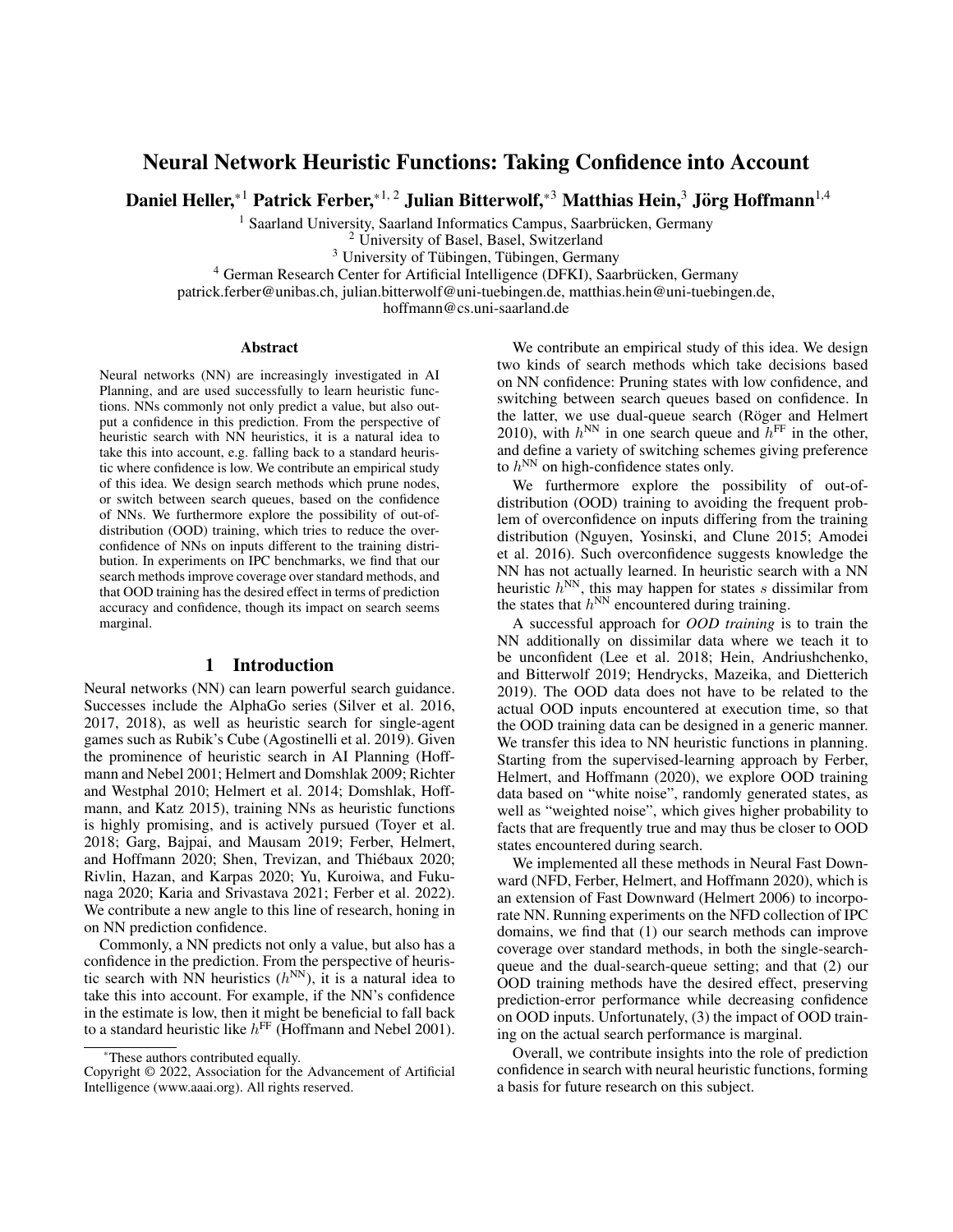### 2 Planning Background

We use the *FDR* planning framework (Bäckström and Nebel 1995). A planning task is a tuple  $\Pi = \langle V, A, s_{\mathcal{I}}, \mathcal{G} \rangle$ . V is a set of *variables*,  $A$  is a set of *actions*,  $s<sub>\mathcal{I}</sub>$  is the *initial state*, and G is the *goal*. Every variable has a domain D. A *fact* is a variable-value pair  $\langle v, d \rangle$  where  $v \in V$  and  $d \in \mathcal{D}_v$ . A state is a complete variable assignment, i.e. one fact per variable. The state space S is the set of all state of  $\Pi$  and the initial state is one of those states. Each *action*  $a \in \mathcal{A}$ defines a *precondition*  $pre_a$  and an *effect*  $eff_a$ , both are partial variable assignments. An action  $a$  is applicable in a state s if  $pre_a \subseteq s$ . Applying a in s leads to the successor state  $s' = \{ \langle v, d \rangle \mid \langle v, d \rangle \in s, \neg \exists d' : \langle v, d' \rangle \in e\mathit{ff}_a \} \cup e\mathit{ff}_a$ . The function  $succ(s)$  generates all successor states of s, i.e. the set of states produced by applying the applicable actions of s to s. For simplicity, we consider unit action costs (all actions cost 1). A *plan*  $\pi$  is a sequence of actions  $\langle a_1, \ldots, a_n \rangle$ , such that starting from  $s_{\mathcal{I}}$  and sequentially applying the action in  $\pi$  results in a state  $s^*$  with  $s^* \subseteq \mathcal{G}$ .

Satisficing planning tries to find for task any plan, not necessarily a shortest plan. Greedy Best-First Search (GBFS) is a wide-spread method for this. It maintains a single search queue of unexplored, reachable states. At every step, GBFS explores a state s with minimum heuristic value of this queue and adds the successor states  $succ(s)$  to the queue. A heuristic is a value function  $h : S \rightarrow \mathbb{R}^+_0 \cup \{\infty\}$ . A highly successful variant is dual-queue search (Röger and Helmert 2010), which maintains two queues differing in the used heuristic functions and/or pruning methods. Successor states generated by one queue are evaluated and inserted - unless pruned - in all queues. The search alternates between the queues. Often, this is a simple round-robin alternation. An important metric is *coverage*. Given a set of tasks T and a search method  $m$ , the coverage denotes for how many tasks of  $T$ ,  $m$  found a plan.

To train neural network (NN) heuristic functions  $h^{\text{NN}}$ , we extend the method by Ferber, Helmert, and Hoffmann (2020), which trains  $h^{\text{NN}}$  generalizing over states in a fixed planning task. This amortizes if we encounter many different initial states for which we can use the offline-trained heuristic, as it is the case in many puzzles. Their method executes random walks - from some initial state - to generate seed states. From each seed state, it executes GBFS with  $h^{\text{FF}}$ . For every plan found by this search, all states along the plan are stored with their remaining cost on the plan. States are represented as Boolean vector s where each entry is associated with a fact. A feed-forward NN  $f$  is trained on those statecost pairs. The output  $f(s) \in [0,1]^{H+1}$  is a probability distribution over the possible costs estimates  $i$ , which runs over all integers from 0 to the maximum observed cost  $H$  in the training data. The NN is trained with the cross-entropy loss, which is  $\mathcal{L}(h^{NN}, s, c) = -\log(h^{NN}(s)_c)$  for a training state  $s$  with stored cost  $c$ . The predicted cost of the NN which we use as heuristic value is  $\bar{h}^{\text{NN}}(s) = \arg \max_i f(s)_i$ .

#### 3 Search Methods

By standard definitions, the *confidence* of a NN is  $c^{NN}(s) =$  $\max_i f(s)_i$ . For a NN trained with cross-entropy loss this is the maximum a posteriori probability for any of the classes (Richard and Lippmann 1991). Our idea is to take this confidence into account during search. Intuitively, the lower the confident of the NN is, the fewer we can rely on the predictions. Exploring an unconfident region means exploring a region without guidance and should be avoided. We introduce three methods along these lines. The first two methods use confidence for pruning, discarding low-confidence states. If used in a single queue search, the search is incomplete. Our third method uses the confidence to regulate the alternation in a dual-queue configuration.

#### 3.1 Mean Threshold

The simplest way to incorporate NN confidence is to define a threshold  $t$  below which states are pruned. That is, for any newly generated state s, we check whether  $c^{NN}(s) < t$ , and if so we discard s. We thus focus the search on confident regions. Obviously, it can happen that all solutions pass through regions of low confidence, which would halt singlequeue search.

Choosing the threshold  $t$  is a problem in itself. Good values of t are highly domain-dependent – even task-dependent – as the distribution of NN confidence may differ widely with the task. To counter-act this problem, we choose  $t$  as a function of NN confidence on the training data. We fix a value X (e.g.  $X = 40$ ) and choose t such that  $X\%$  of the training data are pruned.

This method can be used in any search configuration, including in particular single-queue search but also dual-queue search, by applying it to the  $h^{NN}$  search queue. In a dualqueue search where the other search queue is complete, we resolve the halting issue and recovers completeness.

### 3.2 Adaptive Threshold

The mean threshold method adapts the value of  $t$  to the task, but we observed that within a task, confidence often correlates negatively with the predicted heuristic value, since the exact heuristic value is harder to estimate far away from the goal. Thus, the mean-threshold technique tends to prune states with large heuristic values, an unwanted bias that may be highly detrimental.

To counteract this phenomenon, we introduce an *adaptive threshold* method. As before, we consider the NN confidences on all training states. But this time, we group samples by their observed cost. For each group  $G_i$  with  $i \in$  $\{0, \ldots, H\}$ , we calculate an individual threshold  $t_i$  using the same method as before, i.e. we fix  $t_i$  such that  $X\%$  of the states within  $G_i$  are pruned. As some groups are small, we combine groups with adjacent values  $i$  until each group contains at least 100 states.

As before: A state  $s$  on which the NN is unconfident,  $c^{NN}(s) < t_i$  where  $h^{NN}(s) = i$ , is pruned during search.

## 3.3 Prioritizing Queue

Our third approach uses the same thresholds  $t$  or  $t_i$  as above, in a dual-queue setting where one queue uses  $h^{\text{NN}}$  and the other  $h^{\text{FF}}$ . But instead of pruning states in the  $h^{\text{NN}}$  queue, we employ confidence to control the alternation between the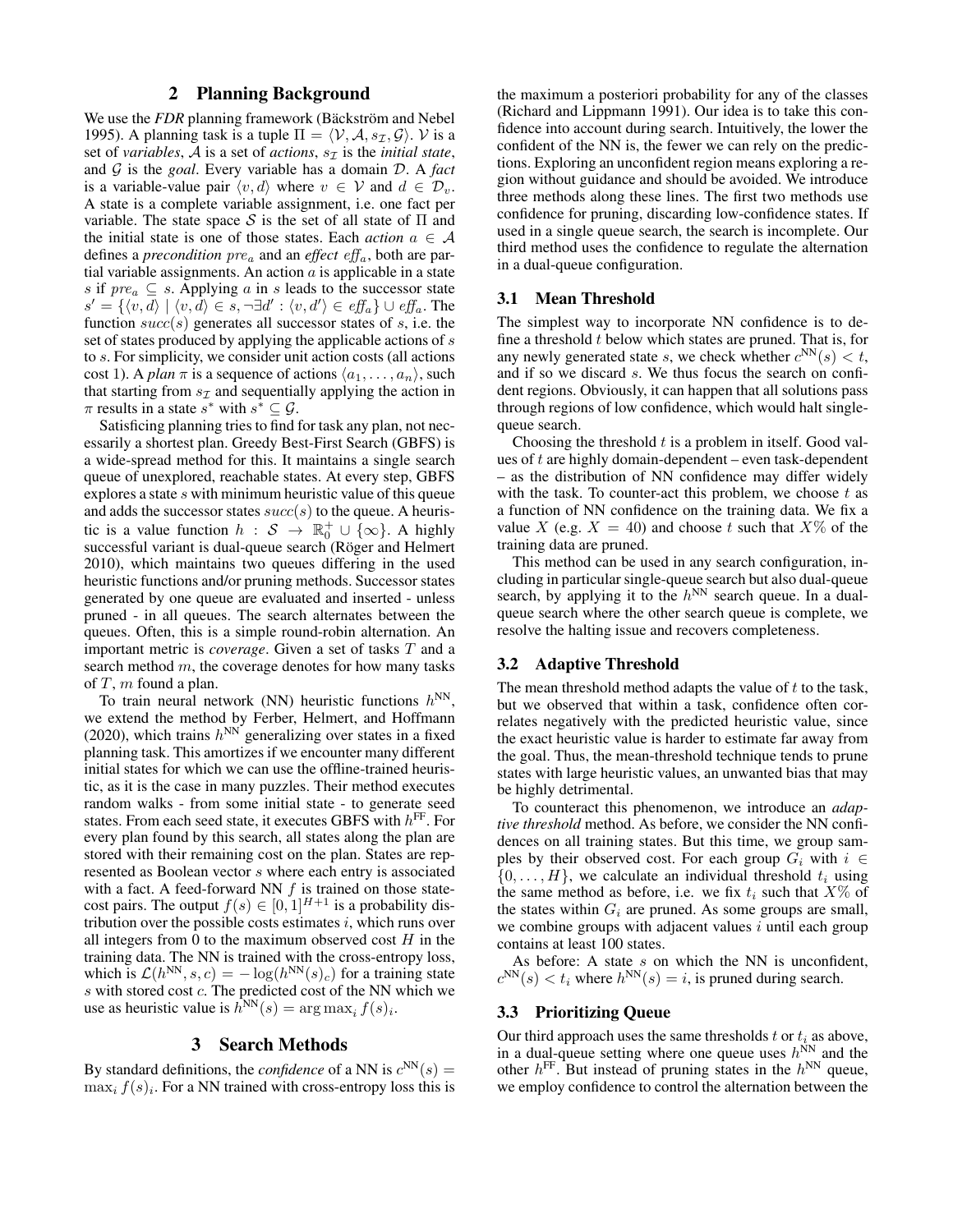two queues. We do not schedule the two queues in roundrobin fashion, but we stick to the  $h^{\text{NN}}$  queue so long as it is confident. Specifically, whenever the  $h^{\text{NN}}$  queue expands a state s where  $c^{NN}(s) \ge t$  (respectively  $c^{NN}(s) \ge t_i$  where  $h^{NN}(s) = i$ , in the next search iteration we again expand a state from the  $h^{NN}$  queue. If the NN was unconfident,  $c^{NN}(s) < t$ , we switch to the  $h^{FF}$  queue, expand one state and switch back.

### 4 Training with OOD inputs

Previous work (Nguyen, Yosinski, and Clune 2015; Hendrycks and Gimpel 2017; Hein, Andriushchenko, and Bitterwolf 2019) showed that a NN classifier which is trained only on its training distribution often is overconfident when evaluated on inputs that are very different from what has been encountered during training.

Consequently, confidence can be a bad indicator of prediction quality. The problem of detecting OOD inputs was approached with Bayesian neural networks (Kristiadi, Hein, and Hennig 2020; Wang and Aitchison 2022; Henning, D'Angelo, and Grewe 2021), distributional confidence predictors (Malinin and Gales 2018), density based methods (Nalisnick et al. 2019; Ren et al. 2019), and confidence calibrated classifier training (Lee et al. 2018). The latter, which uses classification NN, are among the most successful and established methods for OOD detection.

The aforementioned OOD methods have mostly been studied in the image domain and in some biological contexts. We transfer one of the most successful approaches to planning. To this end, we follow Lee et al. (2018), Hein, Andriushchenko, and Bitterwolf (2019) and Hendrycks, Mazeika, and Dietterich (2019). We simultaneously train the NN on the training states – the *in-distribution* – as well as on OOD inputs where the NN should have a low-confidence. We train the low confidence for OOD inputs  $\bar{s}$  by minimizing the cross-entropy loss between  $f(\bar{s})$  and the uniform distribution  $\left(\frac{1}{H+1}, \ldots, \frac{1}{H+1}\right)$  over all  $H + 1$  possible outputs. The resulting additional loss is  $\mathcal{L}^{OOD}(h^{NN},\bar{s})$  =  $-\frac{1}{H+1}\sum_{i=0}^{H} \log(h^{NN}(\bar{s})_i)$  The training process mixes indistribution and OOD inputs according to a fixed proportion, which we denote by  $Y\%$  OOD inputs.

To generate the required OOD training inputs, we investigate two sampling methods:

- Uniform Noise: Hein, Andriushchenko, and Bitterwolf (2019) showed that data-agnostic synthetic noise can reduce confidence on OOD inputs. We adapt their approach to our discrete facts and set every entry of the input vector  $\bar{s}$  to 0 or 1 with a 50% chance.
- Weighted Noise: Some facts are more frequently true in the in-distribution training data  $D$  than others. For every fact f, we calculate the empirical probability  $p_f$  that f is in a state of  $D$ . To generate weighted noise we sample each entry  $e$  (associated with a fact  $f$ ) of  $\overline{s}$  independently from the Bernoulli distribution with  $P(\bar{s}_e = 1) = p_f$ .

It may happen that our noises produce states from the indistribution. As long as this happens rarely - which is the case - the NN still becomes less confidence on states outside

the in-distribution and stays confident on states from the indistribution.

## 5 Experiments

Next, we describe our setup, then we discuss our results. In the results, we start with the effect of OOD training on  $h^{\text{NN}}$  prediction error and confidence, as this starts the overall pipeline in our machinery. We then compare our confidence-aware search methods against their confidenceunaware counterparts, keeping a heuristic function fixed. We finally compare the impact of OOD training on search by fixing instead the search and varying the heuristic functions.

### 5.1 Setup

We build on Neural Fast Downward (NFD), changing Ferber, Helmert, and Hoffmann (2020)'s machinery only where needed. Hence we train feed-forward networks with 3 hidden layers using sigmoid activation function on the hidden layers, softmax on the final layer, the cross-entropy losses described above, and the *Adam* optimizer. Ferber, Helmert, and Hoffmann (2020) evaluate a single integer, a one-hot, and a unary encoding as output of the NN. We use only the one-hot encoding as output - thus a multi-class classification network - which enables us to build upon current OOD detection research.

The training is implemented in Keras (Chollet 2015) with TensorFlow (Abadi et al. 2015) as backend. We execute each training run on 4 cores of an Intel Xeon E5-2660 cpu with a memory limit of 15GB. For each configuration we use 10 fold cross-validation, i.e. we split the training data in 10 folds and train 10 NN. Each NN uses a different fold to monitor its training progress and trains on the remaining 9 folds. Once progress on that validation fold converges, the training stops. Hyper-parameters are not selected, but fixed for all runs.

We run experiments on the NFD collection of IPC domains, which encompasses Blocksworld, Depots, Grid,Pipesworld-NoTankage, Rovers, Scanalyzer, Storage, and Transport. We use the same categorization of tasks into *easy*, *moderate*, and *hard* difficulty as Ferber, Helmert, and Hoffmann (2020). In our experiments, we skip tasks categorized as easy; 49 tasks are categorized as moderate; and 63 tasks are categorized as difficult.

Every NN is trained for the state space of a specific planning task. For each task we generated 60 test instances, differing in the initial state. We evaluate our NNs by using them in search on these instances. To reduce the computational burden, we do not evaluate every test instance with each of the 10 NNs trained for its state space, but instead we run each NN on one-tenth of the test instances. Each search is executed on a single CPU core, with a 15GB memory limit, and with a time limit of 30 minutes for moderate tasks, and 120 minutes for hard tasks. Our code is online available (Heller et al. 2022).

#### 5.2 OOD Training Effect on NN Confidence

Table 1 shows the effect of OOD training on confidence and prediction error. To measure the latter, we use the Kendall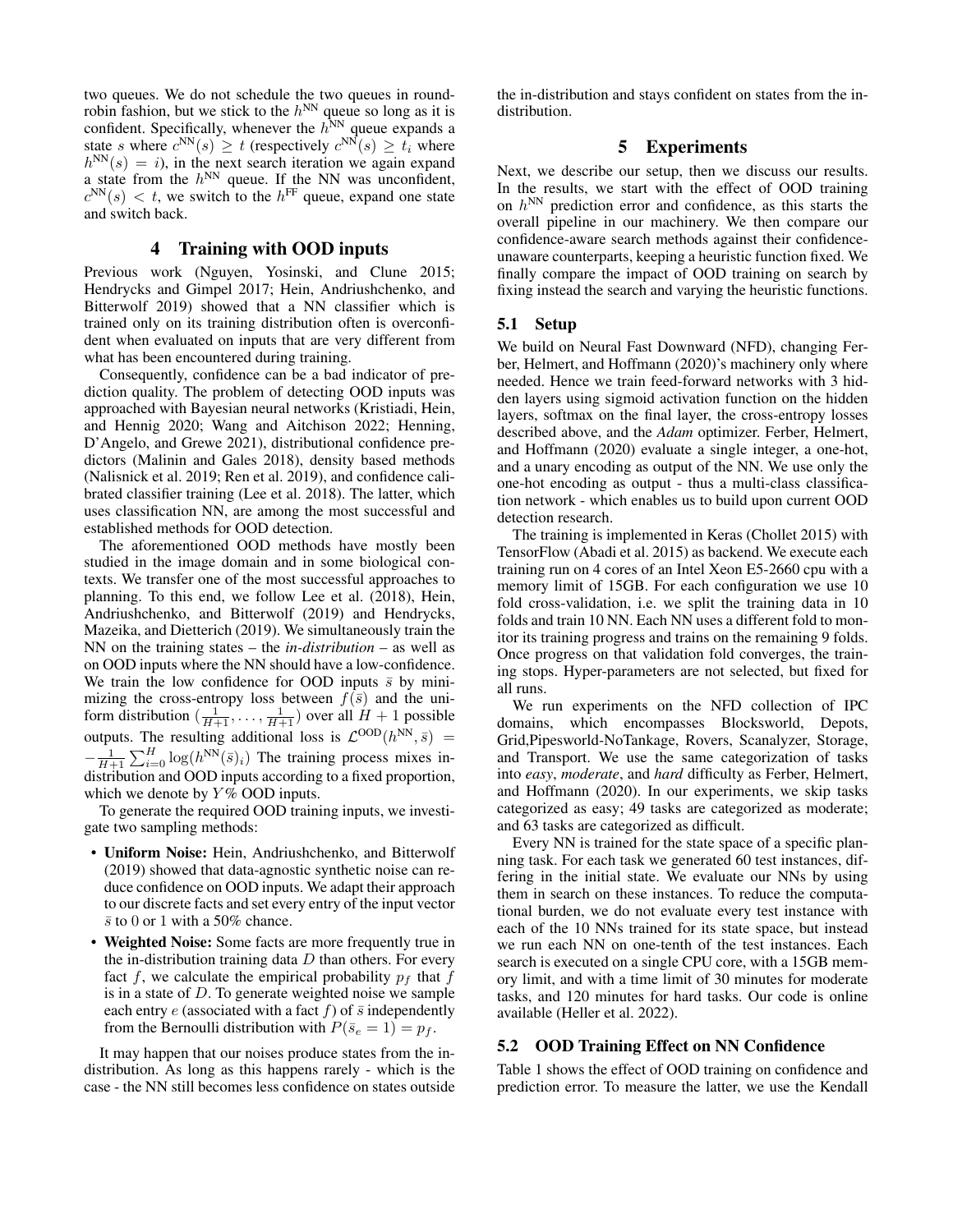| Training<br>Method | In   | Confidence | Out-U Out-W | Ranking<br>Coefficient |
|--------------------|------|------------|-------------|------------------------|
| Standard           | 29.3 | 14.5       | 10.9        | 84.1                   |
| U50                | 30.0 | 0.5        | 12.0        | 84.0                   |
| U <sub>00</sub>    | 30.8 | 0.4        | 12.2.       | 84.1                   |
| W <sub>50</sub>    | 29.0 | 10.9       | 1.1         | 84.6                   |
| W90                | 29.2 | 55         | 0.6         | 84.5                   |

Table 1: Effect of OOD training on median confidence (in %) over all tasks and ranking coefficient (see text). In: in-distribution, Out-U: uniform out-distribution, Out-W: weighted out-distribution. Standard: NN trained without OOD, U: uniform noise, W: weighted noise, 50/90: proportion  $Y$  of noise used during training.

depot grid pipes block rover scan stora trans

| Tasks<br>Moderate |                     | Base            |        | 0.85 0.89    | 0.80    | 1.00     |        | $0.51$ 0.89        | 1.00                        | 0.97   |
|-------------------|---------------------|-----------------|--------|--------------|---------|----------|--------|--------------------|-----------------------------|--------|
|                   | ℺                   | M <sub>5</sub>  | $-.09$ | $-.42$       | $-.20$  | $-.23$   | $-.05$ | $-.11$             | $-.04$                      | $-.33$ |
|                   | $g_{\rm 0}^{\rm 1}$ | M40             | $-.79$ | $-.89$       | $-0.75$ | $-.91$   | $-.50$ | $-91$              | $-.86$                      | $-.96$ |
|                   | $\sin$              | A5              |        | $+.05+.02$   | $+.04$  | $+.00$   | $+.17$ | $-.35$             | $+.00$                      | $-.04$ |
|                   |                     | A40             |        | $-.29-.78$   | $-.45$  | $-.62$   |        | $-.09-.59$         | $-.41$                      | $-.50$ |
|                   |                     | <b>Base</b>     |        | $0.96$ 1.00  | 0.94    | 1.00     |        |                    | $0.89$ $0.98$ $1.00$ $0.98$ |        |
|                   |                     | M40             | $+.02$ | $-.07$       | $+.02$  | $+.00$   |        | $-.01 + .02 + .00$ |                             | $+.02$ |
|                   | Queue               | M80             | $-.07$ | $-.09$       | $-.19$  | $+.00$   | $-.13$ | $-.03$             | $-.08$                      | $-.24$ |
|                   | Dual                | A40             | $+.03$ | $-.04$       | $+.05$  | $+.00 +$ |        | $+.01 + .02 + .00$ |                             | $+.02$ |
|                   |                     | A80             | $+.03$ | $-.08$       | $+.04$  | $+.00$   |        | $+.00 + .02 + .00$ |                             | $+.01$ |
|                   |                     | P <sub>20</sub> |        | $+.02-.01$   | $+.02$  | $+.00$   |        | $+.00 + .01$       | $+.00$                      | $+.01$ |
|                   |                     | <b>P80</b>      |        | $+.02 + .00$ | $+.02$  | $+.00$   |        |                    | $+.01+.01+.00+.02$          |        |
| Tasks<br>Hard     | Queue               | Base            |        | 0.90 0.92    | 0.88    | 0.52     |        | 0.37 0.98          |                             | 0.01   |
|                   |                     | A40             |        | $+.05+.03$   | $+.01$  | $-.01$   |        | $+.07+.01$         |                             | $-.01$ |
|                   |                     | A80             | $-.01$ | $-.19$       | $-.03$  | $+.01$   |        | $+.01 + .00$       |                             | $-.01$ |
|                   | Dual                | P <sub>20</sub> |        | $-.01 + .00$ | $+0.00$ | $+.01$   |        | $-0.04 + 0.00$     |                             | $+.00$ |
|                   |                     | P80             |        | $-.04-.04$   | $-.01$  | $+.01$   |        | $-.10 + .00$       |                             | $-.01$ |

Table 2: Coverage (in %) and coverage change of search configurations. Base: confidence-unaware search, M: mean threshold, A: adaptive threshold, P: prioritizing queue. 5/20/40/80 fraction  $X\%$  underlying the thresholds. Best configurations per block (top, middle, bottom) are bold.

rank correlation coefficient (Kendall and Gibbons 1990) between the state orders induced by the training data vs. the predicted heuristic values.

The data for in-distribution confidence and rank correlation are almost identical for the different heuristic functions. This is intended and expected – OOD training aims at preserving prediction confidence and quality, changing *only* the confidence on OOD data. The latter effect also clearly shows in Table 1: on their respective OOD distribution, the heuristics trained with OOD are far less confident than the other heuristics. For weighted-noise OOD training, this effect generalizes (to a lesser degree) also to uniform-noise OOD data. Overall, our OOD training methods have the desired effect.

### 5.3 Search Method Performance

We now evaluate the confidence-aware search methods (cf. Table 2). We fix the  $h^{NN}$  heuristic function here, to use weighted noise in a 1:1 ratio to the in-distribution data. The

|                                 |                   |  | depot grid pipes block rover scan stora trans           |  |        |
|---------------------------------|-------------------|--|---------------------------------------------------------|--|--------|
| $\frac{1}{2}$ W90<br>$\leq$ U50 | Standard          |  | 0.98 0.94 0.98 1.00 0.90 1.00 1.00 1.00                 |  |        |
|                                 | $\frac{9}{5}$ W50 |  | $+0.01 + 0.02 + 0.01 + 0.00 + 0.00 + 0.00 + 0.00$       |  |        |
|                                 |                   |  | $+.02 + .03 + .01 + .00 + .00 - .01 + .00 + .00$        |  |        |
|                                 |                   |  |                                                         |  |        |
|                                 | U <sub>00</sub>   |  | $-.01 + .03$ $-.01 + .00 + .00 + .00 + .00 + .00 + .00$ |  |        |
| Hard                            | Standard          |  | $0.93$ 0.96 0.90 $0.51$ 0.44 1.00                       |  | 0.02   |
|                                 | W50               |  | $\textbf{+.02}$ -.01 -.01 +.00 $\textbf{+.00}$ -.01     |  | $-.02$ |
|                                 | W90               |  | $-.03$ $-.02$ $+.00$ $+.00$ $-.01$ $-.01$               |  | $-.02$ |
|                                 | U <sub>50</sub>   |  | $+.02+.00-.02+.01-.13+.00$                              |  | $-.02$ |
|                                 | U <sub>90</sub>   |  | $+0.00$ $-0.02$ $-0.04$ $+0.00$ $-0.10$ $+0.00$         |  | $-.02$ |

Table 3: Coverage (in %) and coverage change of search with differently trained NNs. Standard: no OOD training, U: uniform noise, W: weighted noise, 50/90: proportion Y of noise used during training. Best configurations per block (top, bottom) are bold.

thresholds 5%, 20% 40%, and 80% are chosen based on preliminary experiments identifying the interesting ranges.

Consider first the single-queue search configurations (Table 2 Top) The mean-threshold variant consistently decreases coverage. This is expected given our previously discussed observations: states far away from the goal tend to have low confidence, and these are aggressively pruned here. Choosing the threshold adaptively instead performs much better, indeed this method dominates mean-threshold almost consistently given the same pruning fraction  $X$ . Ignoring states where  $h^{NN}$  is very unconfident (A5) improves coverage in 5 domains and harms in only 2. As before however, pruning too aggressively (e.g. 40%) is detrimental.

Consider now the dual-queue search configurations (Table 2 Middle/Bottom). We run these configurations also on the hard tasks (the largest instances) as they are more effective and coverage is near perfect on the moderate tasks already for the baseline. We include mean-threshold only on the moderate tasks as it is, again, dominated by adaptivethreshold. Beyond these two methods, we include the third method, using NN confidence information not for pruning but to prioritize search queues.

As the data shows, mean threshold is less detrimental here than in single-queue search – in fact can be beneficial – which is expected given the dual-queue "safety net" against too aggressive pruning. However, adaptive-threshold still works better consistently. Our best setting M40 for that method improves coverage in 4 domains on the moderate tasks and in 5 domains on the hard tasks, while deteriorating coverage only on 1 domain and 2 domains respectively.

For the prioritization variants P20 and P80, keep in mind that higher values of  $X$  here mean a weaker prioritization and hence more similarity to the baseline, as the  $h^{\text{NN}}$  queue continues while its confidence is *above* the threshold. The empirical benefits from this method are higher for more aggressive prioritization with  $X = 20$ . With few exceptions, the method is dominated by adaptive-threshold.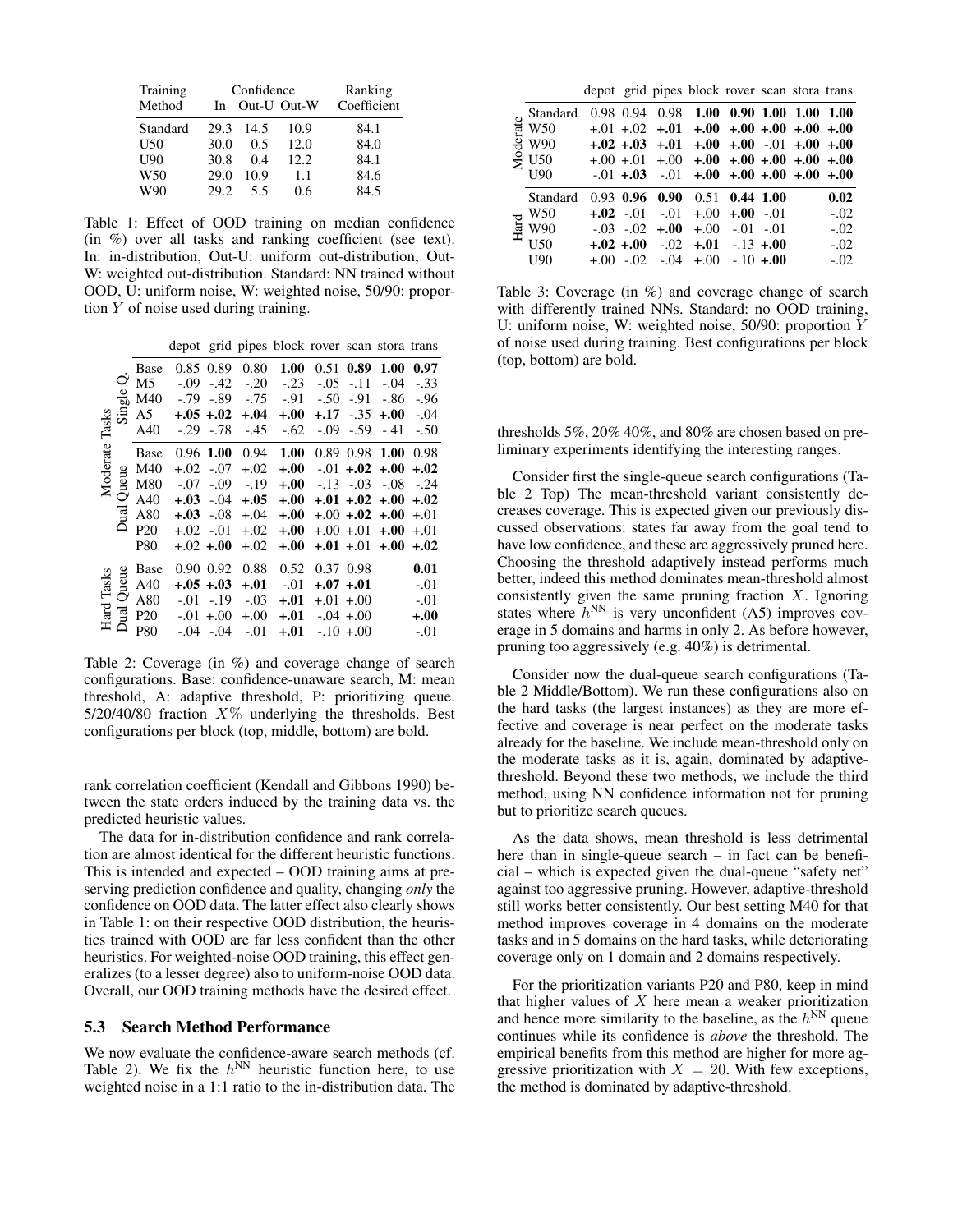## 5.4 OOD Training Effect on Search Performance

Let us finally turn to the impact of OOD NN training methods on search performance (cf. Table 3). Here we fix the search configuration to the best-performing one, dual queue A40.

Somewhat surprisingly, as the data clearly shows, OOD training in whichever form has little effect on search performance. The strongest beneficial case is that of W90 in Depots and Grid on moderate tasks, but the improvements there are counter-balanced by similar losses for the same domains and configuration on hard tasks. Given our observations in Section 5.2 showing that the OOD training does have the desired effect of decreasing prediction confidence on OOD data while preserving similar prediction accuracy, this raises the question whether the particular OOD data we used in OOD training are at fault. Possibly, these OOD data are too far away from the state distribution encountered during search, so that  $h^{NN}$  confidence does not allow us to distinguish search states  $s$  that are similar to the training data from ones that aren't. Whether this is the case and how it can be improved remains a question for future research.

## 6 Conclusion

We have contributed a study of NN confidence in the context of NN heuristic functions in planning, including confidence-aware search methods and an exploration of outof-distribution training. The empirical advantages so far are moderate, but they show that these issues can be of interest when using learned heuristics for search. We see our contribution as an initial study yielding first methods and insights, forming a basis for future research on this subject.

## 7 Acknowledgments

This work was funded by DFG (German Research Foundation) Grant 389792660 as part of TRR 248 (CPEC, https:// perspicuous-computing.science). The authors acknowledge support from the German Federal Ministry of Education and Research (BMBF) through the Tübingen AI Center (FKZ: 01IS18039A), from the DFG under Germany's Excellence Strategy (EXC number 2064/1, Project number 390727645), and by the European Research Council (ERC) under the European Union's Horizon 2020 research and innovation programme (TAILOR, no. 952215 and BDE, no. 817639).

### References

Abadi, M.; Agarwal, A.; Barham, P.; Brevdo, E.; Chen, Z.; Citro, C.; Corrado, G. S.; Davis, A.; Dean, J.; Devin, M.; Ghemawat, S.; Goodfellow, I.; Harp, A.; Irving, G.; Isard, M.; Jia, Y.; Jozefowicz, R.; Kaiser, L.; Kudlur, M.; Levenberg, J.; Mané, D.; Monga, R.; Moore, S.; Murray, D.; Olah, C.; Schuster, M.; Shlens, J.; Steiner, B.; Sutskever, I.; Talwar, K.; Tucker, P.; Vanhoucke, V.; Vasudevan, V.; Fern; a Viegas; Vinyals, O.; Warden, P.; Wattenberg, M.; Wicke, ´ M.; Yu, Y.; and Zheng, X. 2015. TensorFlow: Large-Scale Machine Learning on Heterogeneous Systems.

Agostinelli, F.; McAleer, S.; Shmakov, A.; and Baldi, P. 2019. Solving the Rubik's cube with deep reinforcement learning and search. *Nature Machine Intelligence*, 1: 356– 363.

Amodei, D.; Olah, C.; Steinhardt, J.; Christiano, P.; Schulman, J.; and Mané, D. 2016. Concrete problems in AI safety.

Bäckström, C.; and Nebel, B. 1995. Complexity Results for SAS<sup>+</sup> Planning. *Computational Intelligence*, 11(4): 625– 655.

Chollet, F. 2015. Keras. https://keras.io.

Domshlak, C.; Hoffmann, J.; and Katz, M. 2015. Red-black planning: A New Systematic Approach to Partial Delete Relaxation. *AIJ*, 221: 73–114.

Ferber, P.; Geißer, F.; Trevizan, F.; Helmert, M.; and Hoffmann, J. 2022. Neural Network Heuristic Functions for Classical Planning: Bootstrapping and Comparison to Other Methods. In *Proc. ICAPS 2022*.

Ferber, P.; Helmert, M.; and Hoffmann, J. 2020. Neural Network Heuristics for Classical Planning: A Study of Hyperparameter Space. In *Proc. ECAI 2020*, 2346–2353.

Garg, S.; Bajpai, A.; and Mausam. 2019. Size Independent Neural Transfer for RDDL Planning. In *Proc. ICAPS 2019*, 631–636.

Hein, M.; Andriushchenko, M.; and Bitterwolf, J. 2019. Why ReLU networks yield high-confidence predictions far away from the training data and how to mitigate the problem. In *Proc. CVPR 2019*.

Heller, D.; Ferber, P.; Bitterwolf, J.; Hein, M.; and Hoffmann, J. 2022. Code for the SoCS 2022 paper "Neural Network Heuristic Functions: Taking Confidence into Account". https://doi.org/10.5281/zenodo.6553254.

Helmert, M. 2006. The Fast Downward Planning System. *JAIR*, 26: 191–246.

Helmert, M.; and Domshlak, C. 2009. Landmarks, Critical Paths and Abstractions: What's the Difference Anyway? In *Proc. ICAPS 2009*, 162–169.

Helmert, M.; Haslum, P.; Hoffmann, J.; and Nissim, R. 2014. Merge-and-Shrink Abstraction: A Method for Generating Lower Bounds in Factored State Spaces. *JACM*, 61(3): 16:1–63.

Hendrycks, D.; and Gimpel, K. 2017. A Baseline for Detecting Misclassified and Out-of-Distribution Examples in Neural Networks. In *Proc. ICLR 2017*.

Hendrycks, D.; Mazeika, M.; and Dietterich, T. 2019. Deep Anomaly Detection with Outlier Exposure. In *Proc. ICLR 2019*.

Henning, C.; D'Angelo, F.; and Grewe, B. F. 2021. Are Bayesian neural networks intrinsically good at out-ofdistribution detection? In *ICML 2021 Workshop on Uncertainty and Robustness in Deep Learning (UDL)*.

Hoffmann, J.; and Nebel, B. 2001. The FF Planning System: Fast Plan Generation Through Heuristic Search. *JAIR*, 14: 253–302.

Karia, R.; and Srivastava, S. 2021. Learning Generalized Relational Heuristic Networks for Model-Agnostic Planning. In *Proc. AAAI 2021*, 8064–8073.